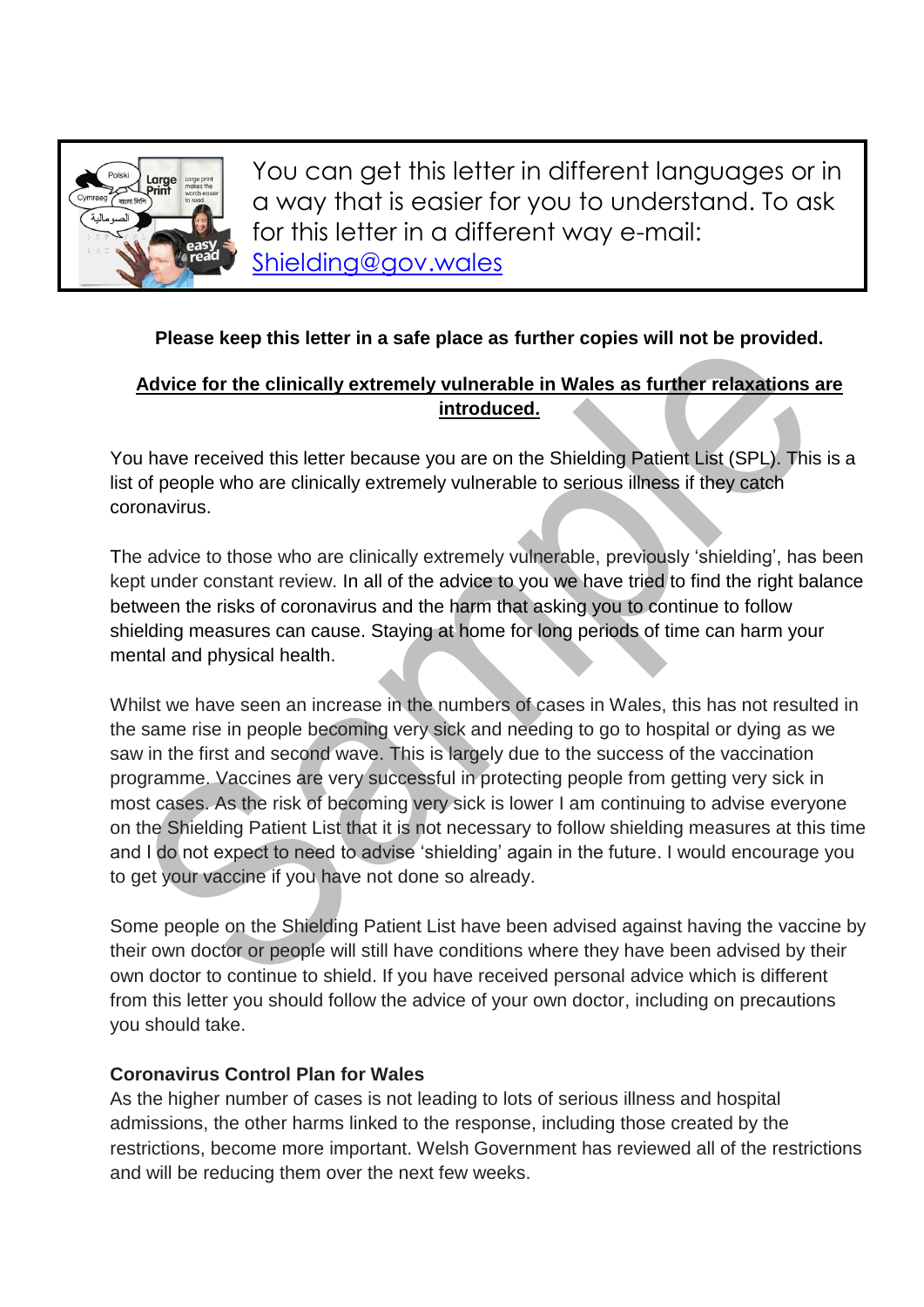From 17 July, Wales will move fully into alert level 1 and also start to introduce some elements of alert level zero from the Coronavirus Control Plan. You can find more details on the plan here [https://gov.wales/coronavirus-control-plan-alert-level-0-zero.](https://gov.wales/coronavirus-control-plan-alert-level-0-zero) The Welsh Government hopes to move fully to level 0 on 07 August.

For some of you, the changes to the restrictions which have helped to keep us safe will be concerning. When making decisions we have remembered those who cannot have the vaccine or who may not have a good immune response. At alert level 0 there will still be a number of measures in place to reduce the spread of the virus. These include:

- People should continue to work from home wherever possible.
- Face coverings will remain a legal requirement indoors in public places, such as on public transport, in shops and when accessing healthcare. The use of face coverings in the workplace should also be considered by businesses and employers as part of their coronavirus risk assessment.
- Carrying out a coronavirus risk assessment will continue to be a legal requirement for businesses, employers and event organisers.
- Businesses, employers and other organisations will still be required to take reasonable measures to manage the risk of coronavirus at their premises.

### **Choices you can make and action to take, to help reduce your risk**

Sticking to the basics remains the best way to protect yourself:

- Keep contacts to a minimum
- Meet others outside where possible
- Ensure any enclosed areas are well ventilated.
- Wash your hands regularly with soap and water for 20 seconds, or use hand sanitiser if hand washing facilities are not available
- Stay two metres or three steps away from people you do not live with.
- Avoid touching your face and wear a face covering where required.
- Clean surfaces regularly and avoid touching surfaces others have touched

## **How we will support you**

Even though you are advised that you do not need to follow shielding measures we will continue to keep a record of the people who are on the shielding patient list, so we can contact you and update you if we need to.

Priority slots for supermarket deliveries continue to be available in Wales at the present time. The major food retailers now have much more capacity for deliveries so there is less need to have separate arrangements. These arrangements have already ended in some other areas of the UK.

If you need support and you do not have anyone to help you, you can speak with your local council [https://gov.wales/find-your-local-authority.](https://gov.wales/find-your-local-authority) If you need help with collecting medicines and have no one to help you, please contact your pharmacy directly.

If advice changes for your area we will communicate with the public via local radio and television, and you will also receive a letter if you are advised to follow shielding measures again.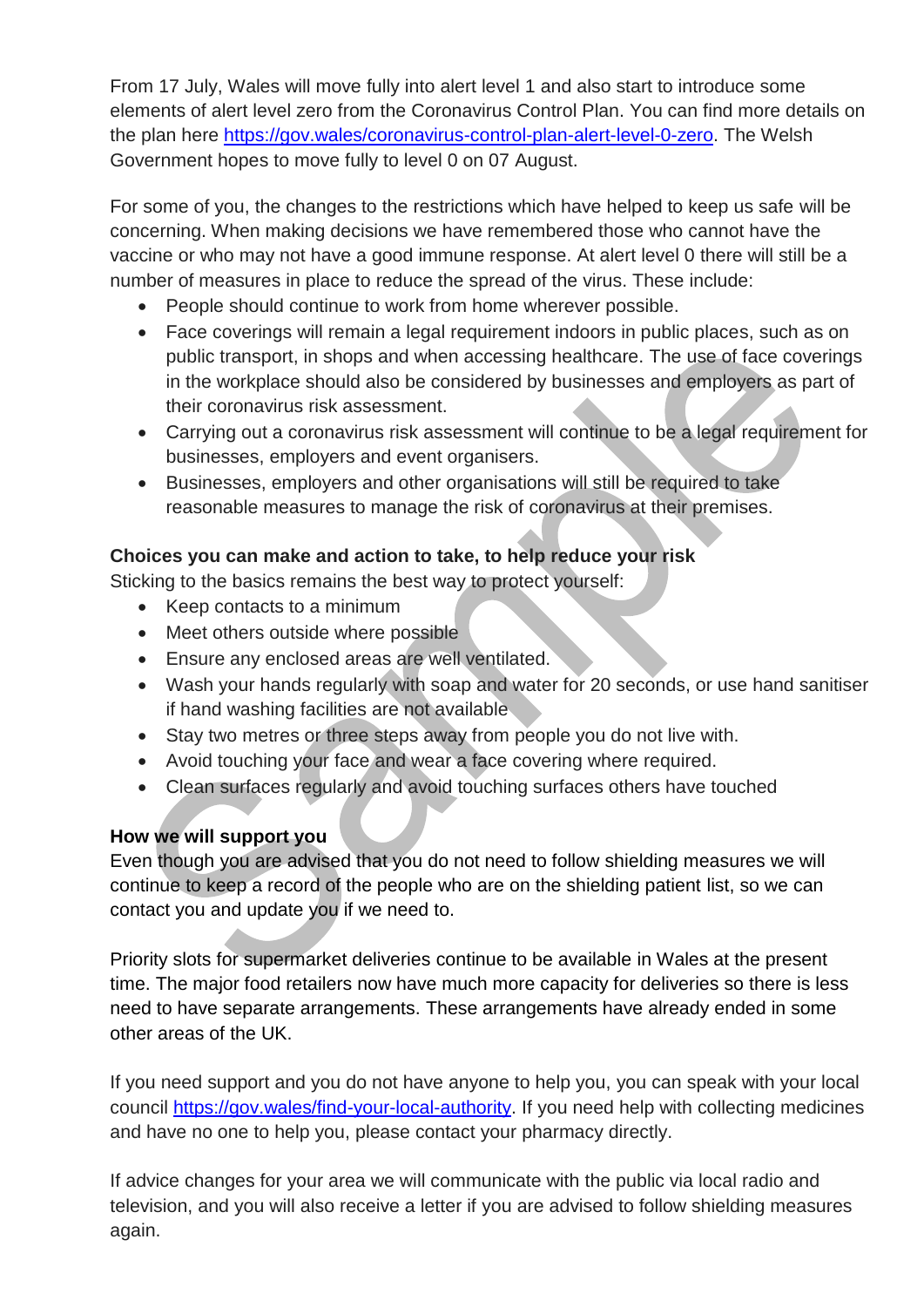#### **COVID-19 vaccine**

The vaccine continues to be the best way to prevent serious illness and the spread of COVID-19 and I strongly urge you to take up the vaccination offer, if you have not already done so. Even if you have a condition or take medication that affects your immune system, please have the vaccine, as some protection is better than none at all. The vaccine programme is still open and available for all eligible adults in Wales and it is never too late to arrange an appointment. You can find out who to contact here [https://gov.wales/get-your](https://eur01.safelinks.protection.outlook.com/?url=https%3A%2F%2Fgov.wales%2Fget-your-covid-19-vaccination-if-you-think-you-have-been-missed&data=04%7C01%7CKaty.Hossack%40gov.wales%7Cdf0ed0c974814def23e108d9476a5070%7Ca2cc36c592804ae78887d06dab89216b%7C0%7C0%7C637619344195793208%7CUnknown%7CTWFpbGZsb3d8eyJWIjoiMC4wLjAwMDAiLCJQIjoiV2luMzIiLCJBTiI6Ik1haWwiLCJXVCI6Mn0%3D%7C1000&sdata=Aw6EUT41bYlh6t91De5UQn2EgsXKVDBDG3304Fw3NlI%3D&reserved=0)[covid-19-vaccination-if-you-think-you-have-been-missed.](https://eur01.safelinks.protection.outlook.com/?url=https%3A%2F%2Fgov.wales%2Fget-your-covid-19-vaccination-if-you-think-you-have-been-missed&data=04%7C01%7CKaty.Hossack%40gov.wales%7Cdf0ed0c974814def23e108d9476a5070%7Ca2cc36c592804ae78887d06dab89216b%7C0%7C0%7C637619344195793208%7CUnknown%7CTWFpbGZsb3d8eyJWIjoiMC4wLjAwMDAiLCJQIjoiV2luMzIiLCJBTiI6Ik1haWwiLCJXVCI6Mn0%3D%7C1000&sdata=Aw6EUT41bYlh6t91De5UQn2EgsXKVDBDG3304Fw3NlI%3D&reserved=0)

#### **Make sure you get both doses of the vaccine to get maximum protection.** Public Health England research shows two doses of vaccine offers strong protection against the Delta variant which we are continuing to closely monitor in Wales.

The Joint Committee on Vaccination and Immunisation (JCVI) has announced an autumn booster campaign will begin in September 2021, to maximise protection in those who are most vulnerable to serious infection, ahead of the winter months. Adults aged 16 years and over who are considered to be clinically extremely vulnerable are part of stage 1 and will be offered a third dose COVID-19 booster vaccine, alongside their annual influenza vaccine, as soon as possible from September 2021.

### **Ongoing review**

As has been the case throughout the pandemic, the four UK CMOs will continue to keep the Shielding Patient List under review. This could mean more people are added, but could also result in some conditions or groups being removed from the list. Children are one of the groups currently being reviewed, as very few children have become seriously ill or died as a result of a coronavirus infection. If your inclusion on the list changes as part of this ongoing review, we will write to you.

### **If you develop symptoms of coronavirus**

You will need to self-isolate if you develop one of the following symptoms:

- a new continuous cough
- a high temperature
- loss of or change to sense of smell or taste

You should also apply for a test online if you develop one of these symptoms. This can be done on the NHS website at [https://www.nhs.uk/conditions/coronavirus-covid-19/testing](https://www.nhs.uk/conditions/coronavirus-covid-19/testing-and-tracing/get-a-test-to-check-if-you-have-coronavirus/)[and-tracing/get-a-test-to-check-if-you-have-coronavirus/.](https://www.nhs.uk/conditions/coronavirus-covid-19/testing-and-tracing/get-a-test-to-check-if-you-have-coronavirus/) Please do not visit your GP surgery or hospital to request a test, as you may infect others.

The test is only effective for those who are experiencing coronavirus symptoms and needs to be taken in the first five days of having symptoms. It only checks if you have coronavirus right now and not if you have already had the virus.

### **Text and email alerts**

You can help us to communicate with you more quickly by signing up for email or text alerts. We can send updates about shielding direct to your phone or email address. If you are interested in receiving information this way, you can sign up via the following link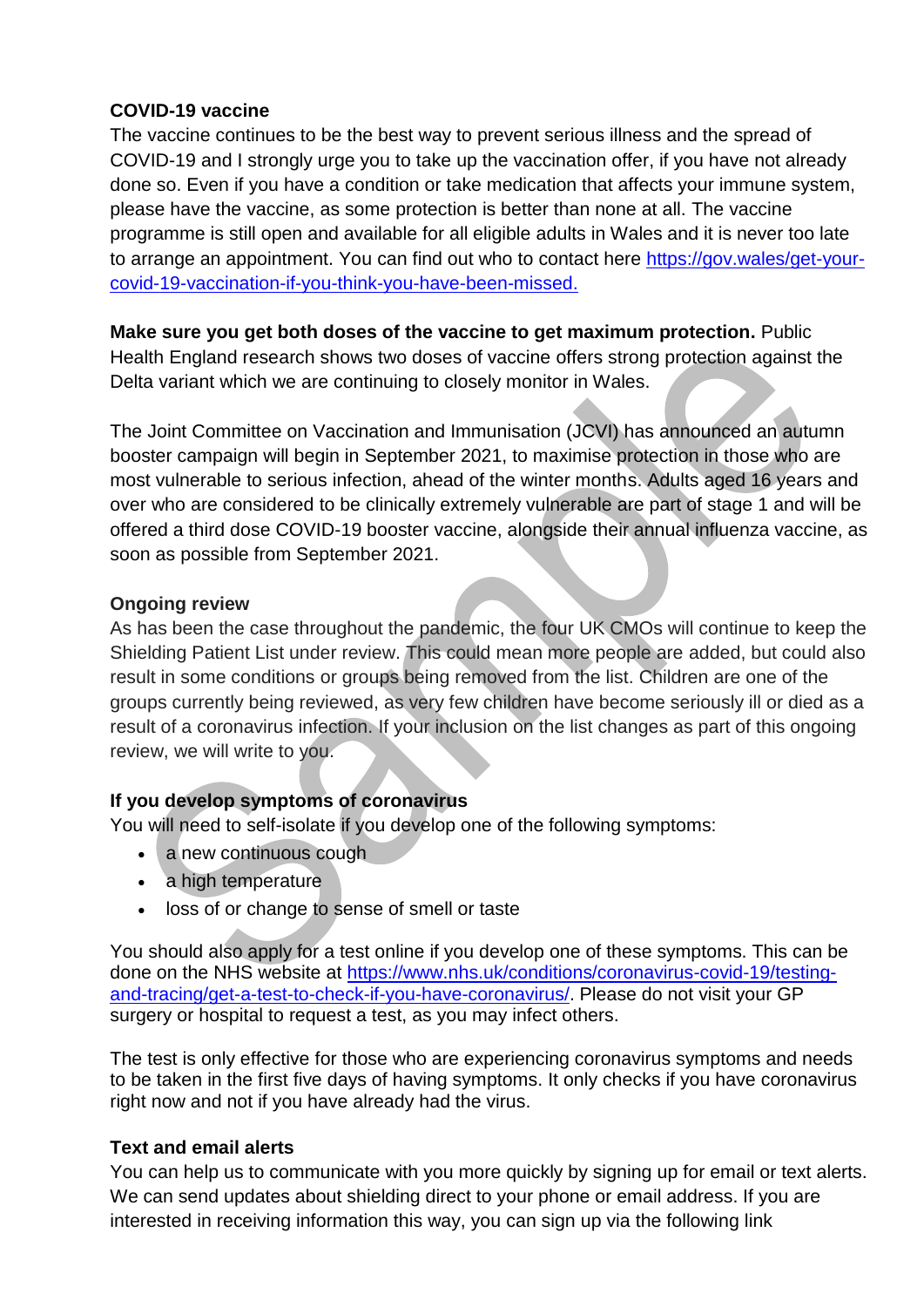[www.gov.wales/shieldingalerts.](http://www.gov.wales/shieldingalerts) Signing up will not change the paper notifications you receive. If you have already signed up and have any changes to make to your telephone or email address, please re-subscribe at the same link as above with your new details.

## **Receiving a letter like this for the first time**

If you are receiving a letter like this for the first time, it is because your health record shows you have a serious health condition. This may put you at risk of severe illness if you catch coronavirus and so you have been added to the Shielding Patient List. If you have not been advised of this before, you may want to talk with your GP or hospital doctor. You should follow the guidance set out in this letter. You can find further advice on shielding at gov.wales/shielding.

> You can get up to date information about coronavirus in **Easy Read** and **BSL** here:



# **Welsh Government:**

[www.gov.wales/coronavirus](http://www.gov.wales/coronavirus) [www.gov.wales/find-support-affected](http://www.gov.wales/find-support-affected-coronavirus)[coronavirus](http://www.gov.wales/find-support-affected-coronavirus)

# **Public Health Wales**:

[www.phw.nhs.wales/topics/latest-information-on](http://www.phw.nhs.wales/topics/latest-information-on-novel-coronavirus-covid-19/)[novel-coronavirus-covid-19/](http://www.phw.nhs.wales/topics/latest-information-on-novel-coronavirus-covid-19/)



If you have a learning disability, and you need support to understand this letter please contact the **Wales Learning Disability Helpline**:



**By e-mail:** [helpline.wales@mencap.org.uk](mailto:helpline.wales@mencap.org.uk)



# **Or by phone:** 0808 8000 300

The Wales Learning Disability Helpline is open Monday to Friday and Bank Holidays between 9am and 5pm.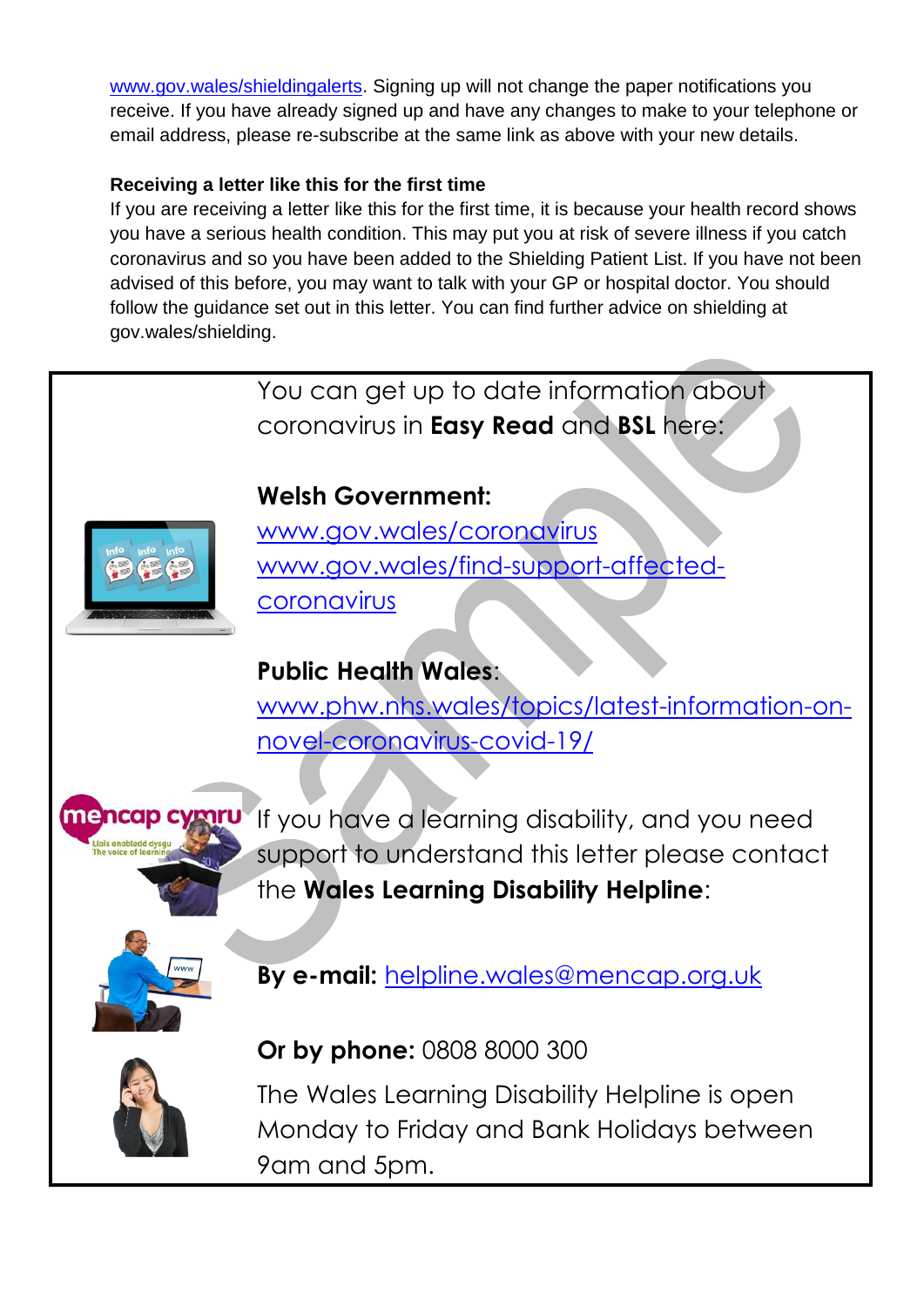#### **Work**

If you have concerns about your health and safety at work the first conversation you have should be with your employer. You can raise any ongoing issues with any union safety representatives, or ultimately with the organisation responsible for enforcement in your workplace, either the Health and Safety Executive, at

[www.hse.gov.uk/contact/concerns.htm,](http://www.hse.gov.uk/contact/concerns.htm) or your local authority.

If you feel that you have been treated unfairly by your employer, or somebody who gives you a service, then the Equality Advisory and Support Service (EASS) offers a free advice service which you can access by calling 0808 800 0082, by text phone on 0808 800 0084 or by visiting their website: [www.equalityadvisoryservice.com](https://eur01.safelinks.protection.outlook.com/?url=http%3A%2F%2Fwww.equalityadvisoryservice.com%2F&data=02%7C01%7Ckaty.hossack%40gov.wales%7C875585d9f015445e62df08d803ceb6e6%7Ca2cc36c592804ae78887d06dab89216b%7C0%7C0%7C637263533663378429&sdata=pdSiS%2FE50yhRioiR7cnosrcpjaord888fiBqY7qME34%3D&reserved=0)

#### **Looking after your wellbeing**

Information about staying well is available at the Public Health Wales website: [www.phw.nhs.wales/topics/latest-information-on-novel-coronavirus-covid-19/how-are-you](http://www.phw.nhs.wales/topics/latest-information-on-novel-coronavirus-covid-19/how-are-you-doing/)[doing/](http://www.phw.nhs.wales/topics/latest-information-on-novel-coronavirus-covid-19/how-are-you-doing/)

ACTivate Your Life is a four session taught course that aims to teach people about stress and suffering caused by emotional issues, like worry, or chronic pain. To start go to phw.nhs.wales/activateyourlife.

SilverCloud is an online course which offers support for anxiety, depression, and much more, all based on Cognitive Behavioural Therapy (CBT). You can sign up at nhswales.silvercloudhealth.com/signup/.

CALL Mental Health Listening Line provides a confidential mental health listening and emotional support line which is open 24/7. CALL can also signpost to support in local communities and a range of online information. Call 0800132737, text "help" to 81066 or visit callhelpline.org.uk/.

Mind Active Monitoring provides six weeks guided self-help for, anxiety, depression, selfesteem, and more. To get started, talk to your GP, any other health professional, or sign up directly at: https://www.mind.org.uk/get-involved/active-monitoring-sign-up/activemonitoring-form/.

The Young Person's Mental Health Toolkit links young people, aged 11 to 25, to websites, apps, helplines, and more to build resilience. You can access the toolkit at bit.ly/ypmhten.

Older people, their family, friends, carers, or professionals can also contact Age Cymru's Advice Line on 08000 223 444.

You can contact your local council to discuss what other help is available in your area from voluntary and community organisations. Please also discuss any concerns with your GP.

If you do not have enough money to pay your bills, it is important to seek help and to do this as early as possible. Call Citizen's Advice free on 03444 77 20 20 or visit the Citizens Advice website: [www.citizensadvice.org.uk](http://www.citizensadvice.org.uk/)

#### **Use of data**

Electronic patient data held by GPs and hospitals was used to identify people most at risk of serious illness caused by Covid-19. We used this data to write to you to provide you with advice and guidance on how to protect yourself. Information about you, which did not